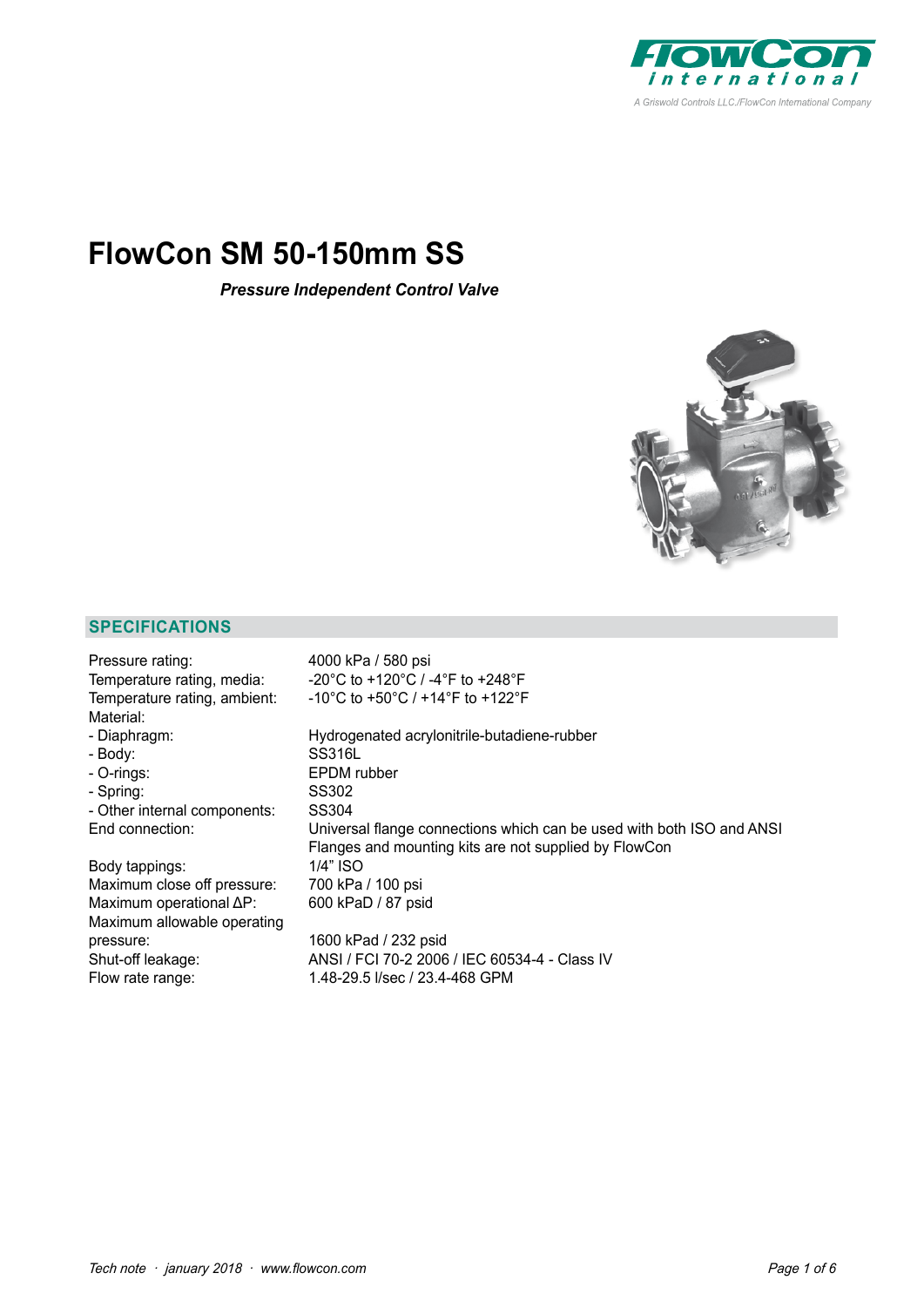# **DIMENSIONS AND WEIGHTS (NOMINAL) (measured in mm unless noted)**

| Model<br>no. | Valve<br>size |     | H <sub>1</sub> | H <sub>2</sub> |  |  |
|--------------|---------------|-----|----------------|----------------|--|--|
|              | 50            |     |                |                |  |  |
| SM.3.X       | 65            | 224 | 252            | 95             |  |  |
|              | 80            |     |                |                |  |  |
|              | 80            |     |                |                |  |  |
| SM.4.X       | 100           | 320 | 292            | 135            |  |  |
| SM.5.X       | 125           | 422 | 343            | 180            |  |  |
|              | 150           |     |                |                |  |  |



## **MODEL NUMBER SELECTION1**

|                                                                                                                                                                                  |                                                                                                                                            | SM. | в |
|----------------------------------------------------------------------------------------------------------------------------------------------------------------------------------|--------------------------------------------------------------------------------------------------------------------------------------------|-----|---|
| Insert valve body size:<br><b>3</b> =50-80mm, 2"-3" <b>4</b> =80-100mm, 3"-4" <b>5</b> =125-150mm, 5"-6"                                                                         |                                                                                                                                            |     |   |
| Insert dP control range:<br><b>0</b> =30-600 kPaD, 4.5-87 psid (SM.3 only)<br>1=30-600 kPaD, 4.5-87 psid<br>2=35-600 kPaD, 5.1-87 psid<br>3=50-600 kPaD, 7.3-87 psid (SM.4 only) |                                                                                                                                            |     |   |
| Insert p/t plug requirements:<br><b>B</b> =p/t plugs (standard)                                                                                                                  |                                                                                                                                            |     |   |
| Insert actuator selection:                                                                                                                                                       | 3=display (SM.0.0.0.3) 4=display and failsafe (SM.0.0.0.4) 5=display and BACnet (SM.0.0.0.5) 6=display, BACnet and failsafe (SM.0.0.0.6) - |     |   |
| Valve material: SS=SS316L/SS304/SS302                                                                                                                                            |                                                                                                                                            |     |   |

Example: SM.3.1.B.4=SM 2"-3" body for 30-600 kPaD with p/t plugs and failsafe actuator.

Note 1: Model no. and pressure range are indicated on label affixed to body.

# **ACTUATOR SPECIFICATIONS2**

| FlowCon SM.0.0.0.3, SM.0.0.0.4,<br>SM.0.0.0.5 (with BACnet) and SM.0.0.0.6 (with BACnet) actuators |                                                                        |
|----------------------------------------------------------------------------------------------------|------------------------------------------------------------------------|
| Supply voltage:                                                                                    | 24V AC/DC                                                              |
| Power consumption:                                                                                 | 12VA                                                                   |
| Frequency:                                                                                         | 50/60 HZ                                                               |
| Control input:                                                                                     | 0-10V DC, 2-10V DC, 0-20mA, 4-20mA, 2-position or 3-point floating     |
| Feedback position output:                                                                          | Automatic match of control input, 0-10V DC, 2-10V DC or 4-20mA         |
| Turn time:                                                                                         | 190 seconds (from closed to fully open valve)                          |
| Electrical connection:                                                                             | 5 wires 22 AWG halogen free cable, 1 meter                             |
|                                                                                                    | For BACnet versions another 3 wires 22 AWG halogen free cable, 1 meter |
| Direction of rotation:                                                                             | Bi-directional                                                         |
| Humidity rating:                                                                                   | 5 to 95% RH non condensing                                             |
| Housing material:                                                                                  | UL94 V0-rated plastic                                                  |
| Housing insulation:                                                                                | IP54 including up-side-down mounting                                   |
| Programming:                                                                                       | External programming of all settings, interface of buttons and display |
| Calibration:                                                                                       | Automatic calibration at startup                                       |
| Valve - actuator coupling:                                                                         | Easy snap coupling                                                     |
| BACnet device profile:                                                                             | BACnet Application Specific Controller (B-ASC) type server             |
| <b>BACnet protocol:</b>                                                                            | BACnet Master Slave/Token passing (MS/TP)                              |
| BACnet baud rates supported:                                                                       | 9600, 19200, 38400 and 76800                                           |
| BACnet services (BIBBS) supported:                                                                 | DS-RP-B, DS-WP-B, DM-DDB-B, DM-DOB-B and DM-DCC-B.                     |

Note 2: FlowCon warranty is voided using other actuators than supplied or recommended by FlowCon International.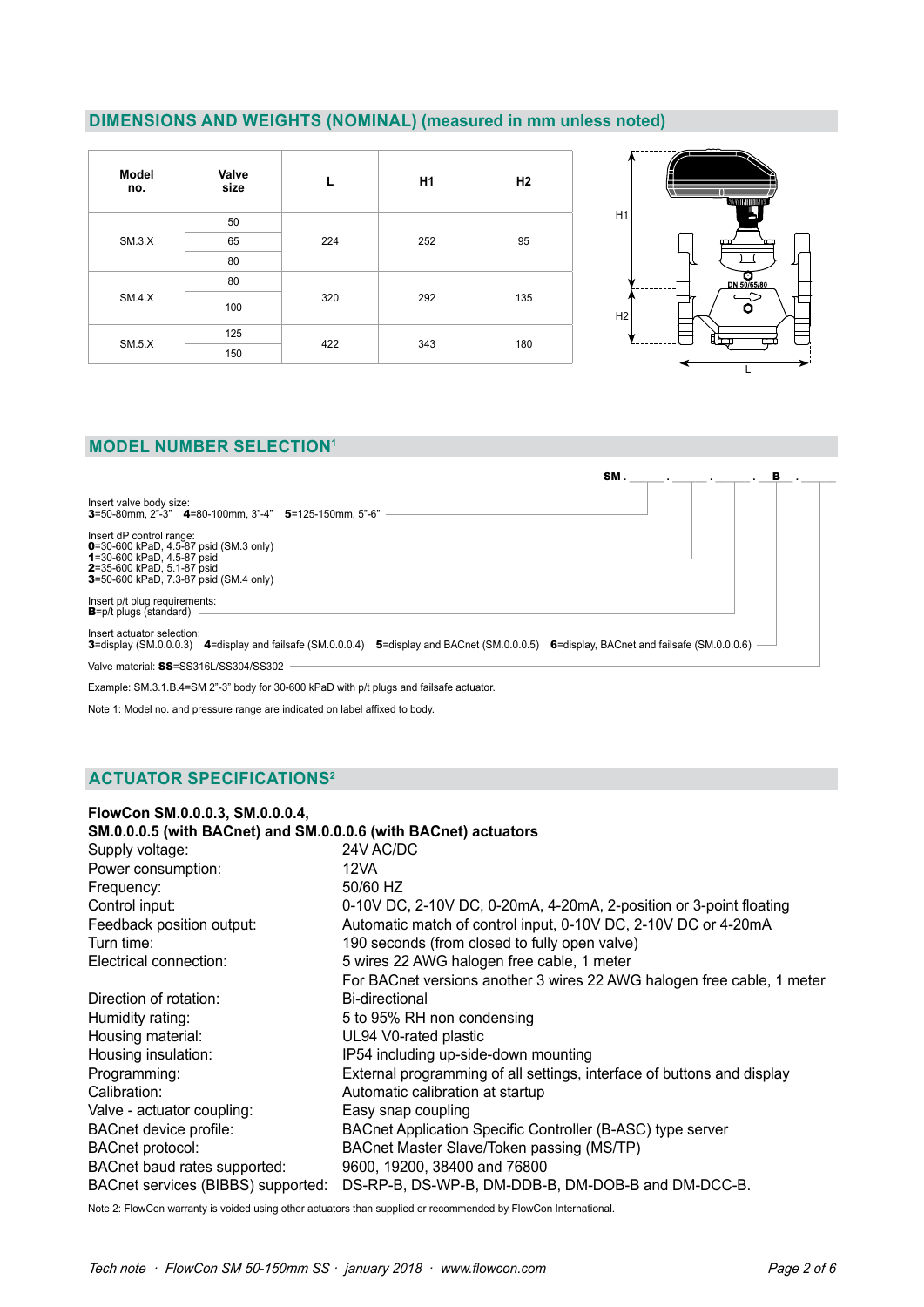## **FLOW RATE TABLE**

| Model  |     | Valve size   |            | Control range |       | <b>Minimum setting</b> |            | <b>Maximum setting</b> |        |            |  |  |  |
|--------|-----|--------------|------------|---------------|-------|------------------------|------------|------------------------|--------|------------|--|--|--|
| no.    | mm  | inch         | kPaD       | psid          | l/sec | l/hr                   | <b>GPM</b> | l/sec                  | l/hr   | <b>GPM</b> |  |  |  |
|        | 50  | 2"           |            |               |       |                        |            |                        |        |            |  |  |  |
| SM.3.0 | 65  | 21/2"        | 30-600     | 4.5-87        | 1.48  | 5310                   | 23.4       | 4.16                   | 15000  | 65.9       |  |  |  |
|        | 80  | 3"           |            |               |       |                        |            |                        |        |            |  |  |  |
|        | 50  | 2"           |            | $4.5 - 87$    | 2.57  |                        | 40.7       | 7.15                   | 25700  |            |  |  |  |
| SM.3.1 | 65  | 21/2"        | 30-600     |               |       | 9240                   |            |                        |        | 113        |  |  |  |
|        | 80  | 3"           |            |               |       |                        |            |                        |        |            |  |  |  |
|        | 50  | 2"           |            | $5.1 - 87$    |       |                        |            |                        |        |            |  |  |  |
| SM.3.2 | 65  | 21/2"        | 35-600     |               | 3.55  | 12800                  | 56.3       | 9.89                   | 35600  | 157        |  |  |  |
|        | 80  | 3"           |            |               |       |                        |            |                        |        |            |  |  |  |
|        | 80  | 3"           |            |               |       |                        |            |                        |        |            |  |  |  |
| SM.4.1 | 100 | 4"           | 30-600     | 4.5-87        | 3.49  | 12600                  | 55.4       | 9.38                   | 33800  | 149        |  |  |  |
|        | 80  | 3"           |            |               |       |                        |            |                        |        |            |  |  |  |
| SM.4.2 | 100 | 4"           | 35-600     | $5.1 - 87$    | 4.73  | 17000                  | 75.0       | 14.2                   | 51000  | 225        |  |  |  |
|        | 80  | 3"           |            |               |       |                        |            |                        |        |            |  |  |  |
| SM.4.3 | 100 | 4"           | 50-600     | $7.3 - 87$    | 3.68  | 13300                  | 58.3       | 20.2                   | 72700  | 320        |  |  |  |
|        | 125 | 5"           |            |               |       |                        |            |                        |        |            |  |  |  |
| SM.5.1 | 150 | 30-600<br>6" | $4.5 - 87$ | 6.48          | 23300 | 103                    | 23.3       | 83800                  | 369    |            |  |  |  |
|        | 125 | 5"           |            |               |       |                        |            |                        |        |            |  |  |  |
| SM.5.2 | 150 | 6"           | 35-600     | $5.1 - 87$    | 7.10  | 25600                  | 113        | 29.5                   | 106000 | 468        |  |  |  |

Accuracy: Greatest of either ±5% of controlled flow rate or ±2% of maximum flow rate.

# **CONTROL CURVE AT MAXIMUM PRE-SETTING3**



Note 3: Above curves show the control curve of the valves in maximum allowed pre-setting condition and may vary if lower pre-settings are selected. The valves will always have 1000 positions between the pre-set flow value and 0V if control range is selected to 0-10V.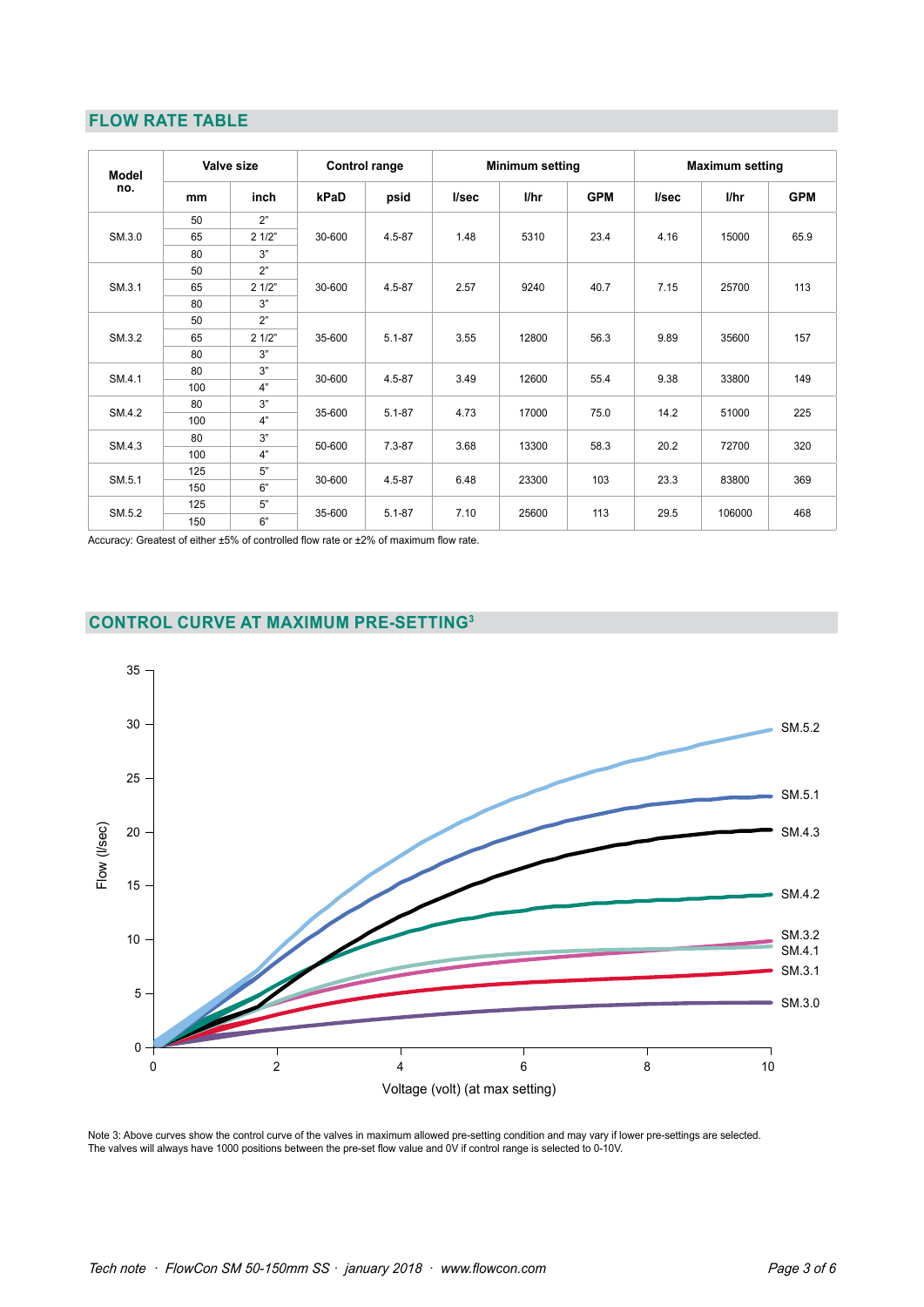#### **FLOW RATE SETTING4 - VALVE SIZE DN50-DN100**

|                                  | <b>Maximum Flow Rate</b>           |              |              |                            |              |                            |                | <b>Maximum Flow Rate</b> |              |                            |            |              |                            |            |              |                            | <b>Maximum Flow Rate</b> |                            |                                           |            |                            |                     |            |
|----------------------------------|------------------------------------|--------------|--------------|----------------------------|--------------|----------------------------|----------------|--------------------------|--------------|----------------------------|------------|--------------|----------------------------|------------|--------------|----------------------------|--------------------------|----------------------------|-------------------------------------------|------------|----------------------------|---------------------|------------|
| Valve size: DN50-DN80<br>$2 - 3$ |                                    |              |              |                            |              |                            |                |                          |              | Valve size: DN80 and DN100 |            |              | $3" - 4"$                  |            |              |                            |                          |                            | Valve size: DN125 and DN150 $\cdot$ 5"-6" |            |                            |                     |            |
|                                  | 30-600 kPaD<br>4.5-87 psid         |              |              | 30-600 kPaD<br>4.5-87 psid |              | 35-600 kPaD<br>5.1-87 psid |                |                          |              | 30-600 kPaD<br>4.5-87 psid |            |              | 35-600 kPaD<br>5.1-87 psid |            |              | 50-600 kPaD<br>7.3-87 psid |                          | 30-600 kPaD<br>4.5-87 psid |                                           |            | 35-600 kPaD<br>5.1-87 psid |                     |            |
|                                  | SM 3.0                             |              |              | SM 3.1                     |              |                            | SM 3.2         |                          |              | SM.4.1                     |            |              | <b>SM.4.2</b>              |            |              | SM 4.3                     |                          |                            | SM 5.1                                    |            |                            | SM 5.2              |            |
| l/sec                            | l/hr                               | <b>GPM</b>   | l/sec        | l/hr                       | GPM          | I/sec                      | l/hr           | GPM                      | l/sec        | l/hr                       | GPM        | I/sec        | 1/hr                       | GPM        | I/sec        | l/hr                       | <b>GPM</b>               | I/sec                      | l/hr                                      | <b>GPM</b> | l/sec                      | l/hr                | <b>GPM</b> |
| 1.48                             | 5310                               | 23.4         | 2.57         | 9240                       | 40.7         | 3.55                       | 12800          | 56.3                     | 3.49         | 12600                      | 55.4       | 4.73         | 17000                      | 75.0       | 3.68         | 13300                      | 58.3                     | 6.48                       | 23300                                     | 103        | 7.10                       | 25600               | 113        |
| 1.58                             | 5700                               | 25.1         | 2.81         | 10100                      | 44.6         | 3.85                       | 13900          | 61.0                     | 3.88         | 14000                      | 61.6       | 5.29         | 19000                      | 83.8       | 4.42         | 15900                      | 70.0                     | 7.24                       | 26100                                     | 115        | 8.06                       | 29000               | 128        |
| 1.69                             | 6080                               | 26.8         | 3.05         | 11000                      | 48.3         | 4.13                       | 14900          | 65.5                     | 4.26         | 15300                      | 67.5       | 5.82         | 21000                      | 92.3       | 5.13         | 18500                      | 81.3                     | 7.98                       | 28700                                     | 126        | 8.98                       | 32300               | 142        |
| 1.79                             | 6460                               | 28.4         | 3.27         | 11800                      | 51.9         | 4.41                       | 15900          | 69.9                     | 4.61         | 16600                      | 73.0       | 6.33         | 22800                      | 100        | 5.82         | 21000                      | 92.3                     | 8.70                       | 31300                                     | 138        | 9.87                       | 35500               | 157        |
| 1.90                             | 6830                               | 30.1         | 3.49         | 12500                      | 55.2         | 4.67                       | 16800          | 74.0                     | 4.94         | 17800                      | 78.4       | 6.82         | 24500                      | 108        | 6.50         | 23400                      | 103                      | 9.39                       | 33800                                     | 149        | 10.7                       | 38600               | 170        |
| 2.00                             | 7190                               | 31.6         | 3.69         | 13300                      | 58.4         | 4.92                       | 17700          | 78.0                     | 5.26         | 18900                      | 83.4       | 7.28         | 26200                      | 115        | 7.15         | 25700                      | 113                      | 10.1                       | 36200                                     | 160        | 11.6                       | 41600               | 183        |
| 2.09                             | 7540                               | 33.2         | 3.88         | 14000                      | 61.5         | 5.16                       | 18600          | 81.7                     | 5.56         | 20000                      | 88.1       | 7.72         | 27800                      | 122        | 7.78         | 28000                      | 123                      | 10.7                       | 38600                                     | 170        | 12.4                       | 44500               | 196        |
| 2.19                             | 7880                               | 34.7         | 4.06         | 14600                      | 64.3         | 5.38                       | 19400          | 85.3                     | 5.84         | 21000                      | 92.6       | 8.14         | 29300                      | 129        | 8.40         | 30200                      | 133                      | 11.4                       | 40900                                     | 180        | 13.1                       | 47300               | 208        |
| 2.28                             | 8220                               | 36.2         | 4.23         | 15200                      | 67.0         | 5.60                       | 20200          | 88.8                     | 6.11         | 22000                      | 96.9       | 8.54         | 30700                      | 135        | 8.99         | 32400                      | 142                      | 12.0                       | 43100                                     | 190        | 13.9                       | 50000               | 220        |
| 2.37                             | 8540                               | 37.6         | 4.39         | 15800                      | 69.6         | 5.81                       | 20900          | 92.1                     | 6.36         | 22900                      | 101        | 8.91         | 32100                      | 141        | 9.57         | 34400                      | 152                      | 12.6                       | 45200                                     | 199        | 14.6                       | 52600               | 232        |
| 2.46<br>2.55                     | 8860                               | 39.0<br>40.4 | 4.54         | 16300<br>16900             | 72.0<br>74.2 | 6.01<br>6.19               | 21600          | 95.2<br>98.2             | 6.60         | 23800                      | 105<br>108 | 9.27<br>9.61 | 33400<br>34600             | 147<br>152 | 10.1         | 36400                      | 160                      | 13.1                       | 47300                                     | 208        | 15.3                       | 55100               | 243<br>253 |
| 2.63                             | 9170<br>9470                       | 41.7         | 4.68<br>4.82 | 17300                      | 76.4         | 6.37                       | 22300<br>22900 | 101                      | 6.82<br>7.03 | 24600<br>25300             | 111        | 9.93         | 35700                      | 157        | 10.7<br>11.2 | 38400<br>40200             | 169<br>177               | 13.7<br>14.2               | 49300<br>51200                            | 217<br>226 | 16.0<br>16.6               | 57500<br>59800      | 264        |
| 2.71                             | 9770                               | 43.0         | 4.94         | 17800                      | 78.4         | 6.54                       | 23600          | 104                      | 7.23         | 26000                      | 115        | 10.2         | 36800                      | 162        | 11.7         | 42100                      | 185                      | 14.8                       | 53100                                     | 234        | 17.2                       | 62100               | 273        |
| 2.79                             | 10100                              | 44.3         | 5.06         | 18200                      | 80.2         | 6.71                       | 24100          | 106                      | 7.41         | 26700                      | 117        | 10.5         | 37800                      | 167        | 12.2         | 43800                      | 193                      | 15.3                       | 54900                                     | 242        | 17.8                       | 64200               | 283        |
| 2.87                             | 10300                              | 45.5         | 5.17         | 18600                      | 82.0         | 6.86                       | 24700          | 109                      | 7.58         | 27300                      | 120        | 10.8         | 38800                      | 171        | 12.6         | 45500                      | 200                      | 15.7                       | 56600                                     | 249        | 18.4                       | 66300               | 292        |
| 2.95                             | 10600                              | 46.7         | 5.28         | 19000                      | 83.7         | 7.00                       | 25200          | 111                      | 7.73         | 27800                      | 123        | 11.0         | 39700                      | 175        | 13.1         | 47100                      | 207                      | 16.2                       | 58300                                     | 257        | 19.0                       | 68300               | 301        |
| 3.02                             | 10900                              | 47.8         | 5.38         | 19400                      | 85.2         | 7.14                       | 25700          | 113                      | 7.88         | 28400                      | 125        | 11.3         | 40500                      | 178        | 13.5         | 48700                      | 214                      | 16.6                       | 59900                                     | 264        | 19.5                       | 70200               | 309        |
| 3.09                             | 11100                              | 49.0         | 5.47         | 19700                      | 86.6         | 7.28                       | 26200          | 115                      | 8.01         | 28800                      | 127        | 11.5         | 41300                      | 182        | 13.9         | 50200                      | 221                      | 17.1                       | 61500                                     | 271        | 20.0                       | 72100               | 317        |
| 3.16                             | 11400                              | 50.0         | 5.55         | 20000                      | 88.0         | 7.40                       | 26600          | 117                      | 8.14         | 29300                      | 129        | 11.7         | 42000                      | 185        | 14.3         | 51600                      | 227                      | 17.5                       | 63000                                     | 277        | 20.5                       | 73800               | 325        |
| 3.22                             | 11600                              | 51.1         | 5.63         | 20300                      | 89.2         | 7.52                       | 27100          | 119                      | 8.25         | 29700                      | 131        | 11.9         | 42700                      | 188        | 14.7         | 53000                      | 233                      | 17.9                       | 64400                                     | 284        | 21.0                       | 75500               | 333        |
| 3.29                             | 11800                              | 52.1         | 5.70         | 20500                      | 90.4         | 7.63                       | 27500          | 121                      | 8.35         | 30100                      | 132        | 12.0         | 43400                      | 191        | 15.1         | 54300                      | 239                      | 18.3                       | 65800                                     | 290        | 21.4                       | 77200               | 340        |
| 3.35                             | 12000                              | 53.1         | 5.77         | 20800                      | 91.5         | 7.74                       | 27900          | 123                      | 8.45         | 30400                      | 134        | 12.2         | 43900                      | 194        | 15.4         | 55600                      | 245                      | 18.6                       | 67100                                     | 295        | 21.9                       | 78700               | 347        |
| 3.41                             | 12300                              | 54.0         | 5.84         | 21000                      | 92.5         | 7.84                       | 28200          | 124                      | 8.53         | 30700                      | 135        | 12.4         | 44500                      | 196        | 15.8         | 56800                      | 250                      | 19.0                       | 68300                                     | 301        | 22.3                       | 80200               | 353        |
| 3.46                             | 12500                              | 54.9         | 5.90         | 21200                      | 93.5         | 7.94                       | 28600          | 126                      | 8.61         | 31000                      | 137        | 12.5         | 45000                      | 198        | 16.1         | 58000                      | 255                      | 19.3                       | 69500                                     | 306        | 22.7                       | 81700               | 360        |
| 3.52                             | 12700                              | 55.8         | 5.96         | 21400                      | 94.4         | 8.03                       | 28900          | 127                      | 8.68         | 31300                      | 138        | 12.6         | 45500                      | 200        | 16.4         | 59100                      | 260                      | 19.6                       | 70700                                     | 311        | 23.1                       | 83100               | 366        |
| 3.57                             | 12900                              | 56.6         | 6.01         | 21600                      | 95.2         | 8.12                       | 29200          | 129                      | 8.75         | 31500                      | 139        | 12.7         | 45900                      | 202        | 16.7         | 60200                      | 265                      | 19.9                       | 71700                                     | 316        | 23.4                       | 84400               | 372        |
| 3.62                             | 13000                              | 57.4         | 6.06         | 21800                      | 96.0         | 8.20                       | 29500          | 130                      | 8.80         | 31700                      | 140        | 12.9         | 46300                      | 204        | 17.0         | 61200                      | 269                      | 20.2                       | 72800                                     | 320        | 23.8                       | 85700               | 377        |
| 3.67                             | 13200                              | 58.2         | 6.10         | 22000                      | 96.8         | 8.28                       | 29800          | 131                      | 8.85         | 31900                      | 140        | 13.0         | 46700                      | 205        | 17.3         | 62100                      | 274                      | 20.5                       | 73800                                     | 325        | 24.1                       | 86900               | 383        |
| 3.72                             | 13400                              | 58.9         | 6.15         | 22100                      | 97.5         | 8.36                       | 30100          | 133                      | 8.90         | 32000                      | 141        | 13.1         | 47000                      | 207        | 17.5         | 63000                      | 278                      | 20.7                       | 74700                                     | 329        | 24.5                       | 88100               | 388        |
| 3.76                             | 13500                              | 59.6         | 6.19         | 22300                      | 98.2         | 8.44                       | 30400          | 134                      | 8.94         | 32200                      | 142        | 13.1         | 47300                      | 208        | 17.8         | 63900                      | 281                      | 21.0                       | 75600                                     | 333        | 24.8                       | 89200               | 393        |
| 3.80                             | 13700                              | 60.2         | 6.23         | 22400                      | 98.8         | 8.51                       | 30600          | 135                      | 8.97         | 32300                      | 142        | 13.2         | 47600                      | 209        | 18.0         | 64700                      | 285                      | 21.2                       | 76400                                     | 336        | 25.1                       | 90300               | 398        |
| 3.84<br>3.88                     | 13800<br>14000                     | 60.9<br>61.4 | 6.27<br>6.31 | 22600<br>22700             | 99.4<br>101  | 8.58<br>8.65               | 30900<br>31100 | 136<br>137               | 9.00<br>9.03 | 32400<br>32500             | 143<br>143 | 13.3<br>13.4 | 47800<br>48100             | 210<br>212 | 18.2<br>18.4 | 65500<br>66200             | 288<br>292               | 21.4<br>21.6               | 77200<br>77900                            | 340<br>343 | 25.4<br>25.7               | 91400<br>92400      | 402<br>407 |
|                                  | 3.91   14100   62.0   6.35   22900 |              |              |                            | 101          |                            | 8.72 31400     | 138                      | 9.05         | 32600                      | 143        | 13.4         | 48300                      | 213        | 18.6         | 66900                      | 295                      |                            | 21.8   78600                              | 346        | 25.9                       | 93400               | 411        |
| 3.94                             | 14200                              |              |              | 62.5 6.39 23000            | 101          |                            | 8.78 31600     | 139                      | 9.07         | 32600                      | 144        | 13.5         | 48500                      | 214        | 18.8         | 67600                      | 297                      | 22.0                       | 79200                                     | 349        | 26.2                       | 94300               | 415        |
| 3.97                             | 14300                              |              |              | 63.0 6.42 23100            | 102          |                            | 8.85 31900     | 140                      | 9.09         | 32700                      | 144        | 13.5         | 48700                      | 214        | 18.9         | 68200                      | 300                      |                            | 22.2 79800                                | 351        | 26.5                       | 95200               | 419        |
|                                  | 4.00 14400                         |              |              | 63.4 6.46 23300            | 102          | 8.91                       | 32100          | 141                      | 9.10         | 32800                      | 144        | 13.6         | 48800                      | 215        | 19.1         | 68700                      | 303                      |                            | 22.3 80300                                | 354        | 26.7                       | 96100               | 423        |
|                                  | 4.03 14500                         |              |              | 63.8 6.50 23400            | 103          | 8.98                       | 32300          | 142                      | 9.12         | 32800                      | 145        | 13.6         | 49000                      | 216        | 19.2         | 69200                      | 305                      |                            | 22.5 80800                                | 356        | 26.9                       | 97000               | 427        |
| 4.05                             | 14600                              |              |              | 64.2 6.54 23500            | 104          | 9.04                       | 32600          | 143                      |              | 9.13   32900               | 145        | 13.7         | 49200                      | 217        | 19.4         | 69700                      | 307                      |                            | 22.6 81300                                | 358        | 27.2                       | 97800               | 431        |
| 4.07                             | 14700                              |              |              | 64.5 6.58 23700            | 104          | 9.11                       | 32800          | 144                      | 9.15         | 32900                      | 145        | 13.7         | 49300                      | 217        | 19.5         | 70200                      | 309                      | 22.7                       | 81700                                     | 360        | 27.4                       | 98600               | 434        |
|                                  | 4.09 14700 64.8 6.62 23800         |              |              |                            | 105          |                            | $9.18$ 33000   | 145                      | 9.16         | 33000                      | 145        | 13.7         | 49500                      | 218        | 19.6         | 70600                      | 311                      |                            | 22.8 82100                                | 361        | 27.6                       | 99400               | 438        |
| 4.11                             | 14800                              | 65.1         |              | 6.67 24000                 | 106          |                            | $9.25$ 33300   | 147                      | 9.18         | 33000                      | 145        | 13.8         | 49600                      | 218        | 19.7         | 70900                      | 312                      |                            | 22.9 82400                                | 363        |                            | 27.8 100000         | 441        |
|                                  | 4.12 14800                         |              |              | 65.3 6.72 24200            | 106          |                            | $9.32$ 33500   | 148                      |              | $9.19$ 33100               | 146        |              | 13.8 49800                 | 219        | 19.8         | 71300                      | 314                      |                            | 23.0 82700                                | 364        |                            | 28.1 101000         | 445        |
|                                  | 4.13 14900                         |              |              | 65.5 6.77 24400            | 107          |                            | $9.39$ 33800   | 149                      | 9.21         | 33200                      | 146        | 13.9         | 49900                      | 220        | 19.9         | 71600                      | 315                      |                            | 23.0 83000                                | 365        |                            | 28.3 102000         | 448        |
| 4.14                             | 14900                              | 65.7         |              | 6.82 24600                 | 108          | 9.46                       | 34100          | 150                      | 9.23         | 33200                      | 146        | 13.9         | 50100                      | 220        | 20.0         | 71900                      | 316                      | 23.1                       | 83200                                     | 366        |                            | 28.5 102000         | 451        |
|                                  | 4.15 14900                         |              |              | 65.8 6.88 24800            | 109          | 9.54                       | 34300          | 151                      |              | $9.25$ 33300               | 147        | 14.0         | 50200                      | 221        | 20.0         | 72100                      | 317                      |                            | 23.2 83400                                | 367        | 28.7                       | 103000              | 455        |
|                                  | 4.16 15000                         |              |              | 65.9 6.94 25000            | 110          | 9.62                       | 34600          | 153                      | 9.28         | 33400                      | 147        | 14.0         | 50400                      | 222        | 20.1         | 72300                      | 318                      |                            | 23.2 83500                                | 368        |                            | 28.9 104000         | 458        |
|                                  | 4.16   15000                       |              |              | 65.9 7.01 25200            | 111          | 9.71                       | 34900          | 154                      | 9.31         | 33500                      | 148        | 14.1         | 50600                      | 223        | 20.1         | 72500                      | 319                      |                            | 23.2 83600                                | 368        |                            | 29.1   105000       | 461        |
|                                  | 4.16   15000                       |              |              | 65.9 7.08 25500            | 112          |                            | $9.79$ 35300   | 155                      | 9.34         | 33600                      | 148        | 14.1         | 50800                      | 224        | 20.2         | 72600                      | 320                      |                            | 23.3 83700                                | 369        |                            | 29.3 105000         | 464        |
|                                  | 4.16 15000                         |              |              | 65.9 7.15 25700            |              |                            | 113 9.89 35600 | 157                      | 9.38         | 33800                      | 149        |              | $14.2$ 51000               | 225        |              | 20.2   72700               | 320                      |                            | 23.3 83800                                | 369        |                            | 29.5   106000   468 |            |

Accuracy: Greatest of either ±5% of controlled flow rate or ±2% of maximum flow rate.

.Note 4: Above values are related to maximum flow rate setting of the valve and thereby defining the flow through the valve at maximum control signal, normally 10V.<br>Values above do not relate to control signals below 10V.

FlowCon International recommends that the SM PICV valves are selected to ensure that the set maximum flow rates are minimum 50% of the rated valve maximum capacity.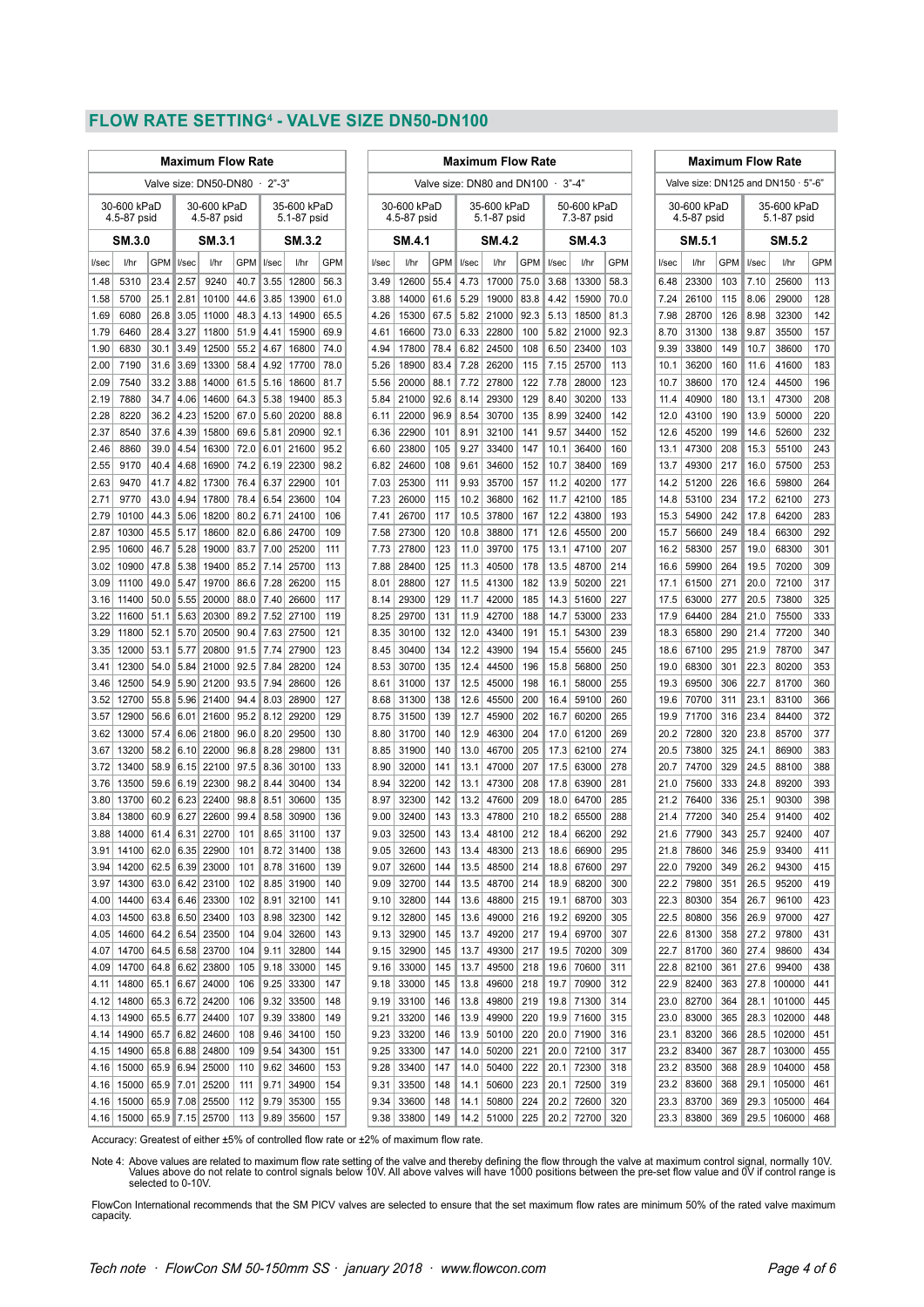# **FLANGE MATCH SM HOUSING**

| Model  | <b>Flange size</b>                                                                                                                                                                                                                                                           | <b>ASME B16.5</b><br>weld neck flanges |              | <b>ASME B16.5</b><br>slip on flanges |                     | <b>Flange size</b> |              |             | EN1092-15    |             | EN1092-1 <sup>6</sup> |              |                                                                                             |                          |  |  |
|--------|------------------------------------------------------------------------------------------------------------------------------------------------------------------------------------------------------------------------------------------------------------------------------|----------------------------------------|--------------|--------------------------------------|---------------------|--------------------|--------------|-------------|--------------|-------------|-----------------------|--------------|---------------------------------------------------------------------------------------------|--------------------------|--|--|
| no.    | (inch)                                                                                                                                                                                                                                                                       | Class<br>150                           | Class<br>300 | Class<br>150                         | <b>Class</b><br>300 | (mm)               | <b>PN10</b>  | <b>PN16</b> | <b>PN25</b>  | <b>PN40</b> | <b>PN10</b>           | <b>PN16</b>  | <b>PN25</b>                                                                                 | <b>PN40</b>              |  |  |
|        | 2                                                                                                                                                                                                                                                                            | $\overline{\phantom{a}}$               | ✓            | ۰                                    | ✓                   | 50                 | $\checkmark$ | ✓           | $\checkmark$ | ✓           | ✓                     | $\checkmark$ | ✓                                                                                           | ✓                        |  |  |
| SM.3.x | 21/2                                                                                                                                                                                                                                                                         | ✓                                      | ✓            | ✓                                    | ✓                   | 65                 | $\checkmark$ | ✓           | $\checkmark$ | ✓           | ✓                     | $\checkmark$ | ✓                                                                                           | $\checkmark$             |  |  |
|        | 3                                                                                                                                                                                                                                                                            | ✓                                      | ✓            |                                      | ۰                   | 80                 | $\checkmark$ | ✓           | $\checkmark$ | ✓           |                       | ۰            | -                                                                                           | ۰                        |  |  |
|        | 3                                                                                                                                                                                                                                                                            | $\checkmark$                           | ✓            | ✓                                    | ✓                   | 80                 | $\checkmark$ | ✓           | $\checkmark$ | ✓           | ✓                     | ✓            | ✓                                                                                           | ✓                        |  |  |
| SM.4.x | 4                                                                                                                                                                                                                                                                            | ✓                                      | ✓            | ٠                                    | ٠                   | 100                | $\checkmark$ | ✓           | $\checkmark$ | ✓           |                       | ۰            | $\overline{\phantom{a}}$                                                                    | ۰                        |  |  |
|        | 5                                                                                                                                                                                                                                                                            | ✓                                      | ✓            | ✓                                    | ✓                   | 125                | ✓            | ✓           | $\checkmark$ | ✓           | ✓                     | ✓            | ✓                                                                                           | $\checkmark$             |  |  |
| SM.5.x | 6                                                                                                                                                                                                                                                                            | ✓                                      |              |                                      | ٠                   | 150                | $\checkmark$ | ✓           | $\checkmark$ | ✓           |                       | ۰            | -                                                                                           | $\overline{\phantom{a}}$ |  |  |
|        |                                                                                                                                                                                                                                                                              |                                        |              |                                      |                     |                    |              |             |              |             |                       |              |                                                                                             |                          |  |  |
|        | Note 5: Type 02 and 35/36/37 (loose plate flange with weldring neck / pressed collar with long neck / pressed collar) or<br>Type 04 and 34 (loose plate flange with weld-neck collar) or<br>Type 11 with flange facing A/B (weld-neck flange with flat face or raised face). |                                        |              |                                      |                     |                    |              |             |              |             | Note 6:               |              | Type 12 with flange facing<br>A/B (hubbed slip-on flange<br>with flat face or raised face). |                          |  |  |

## **GENERAL DESCRIPTION**

The SM Series are self balancing dynamic flow control valves that are pressure independent, two-way, modulating to accept digital or analog input signals. The valves accept 2-10V DC, 4-20mA, digital 2-position or digital 3-point floating input signals. Each valve has an adjustable maximum flow rate setting to enable flow limitation and balancing to the coils or zones that the valves are controlling.

All SM actuators are microprocessor based with a self-calibrating feature.

The SM valve is of the wafer style for fitting between flanges. They are available in three different valve bodies for flange connections.

#### **GENERAL SPECIFICATIONS**

#### **1. PRESSURE INDEPENDENT DYNAMIC CONTROL VALVE FLOWCON SM**

- 1.1. Contractor shall install dynamic control valves where indicated in drawings.
- 1.2. Valve shall be an electronic, dynamic, modulating, 2-way pressure independent control device.
- 1.3. Pressure independent dynamic control valve shall accurately control flow, independent of system pressure fluctuation.
- 1.4. Maximum flow setting shall be adjustable to minimum 51 different settings within the range of the valve size.
- 1.5. Valve and actuator coupling shall have snap couplings for fast mounting and demounting.

#### **2. VALVE ACTUATOR**

- 2.1. Valve and actuator coupling shall have snap couplings for fast mounting and demounting.
- 2.2. Actuator housing shall be rated to IP54 including up-side-down mounting.
- 2.3. Actuator shall be driven by a 24V AC/DC motor and shall accept 0-10V DC, 2-10V DC, 0-20mA, 4-20mA, 2-position or 3-point floating electric input signal.
- 2.4. Actuator shall be capable of providing same as input, 4-20mA, 0-10V DC or 2-10V DC feedback signal to the control system.
- 2.5. Automatic calibration of valve position shall be standard.
- 2.6. Actuator shall include display and buttons for external programming of all settings.
- 2.7. External display of current valve flow, maximum valve flow, input signal, feedback signal and operational direction shall be standard.
- 2.8. Optional fail safe system to power valve to either open (max. setting) or closed position from any position in case of power failure shall be available.
- 2.9. Optional BACnet connection for remote setting and control af actuator shall be available.

*...continues*